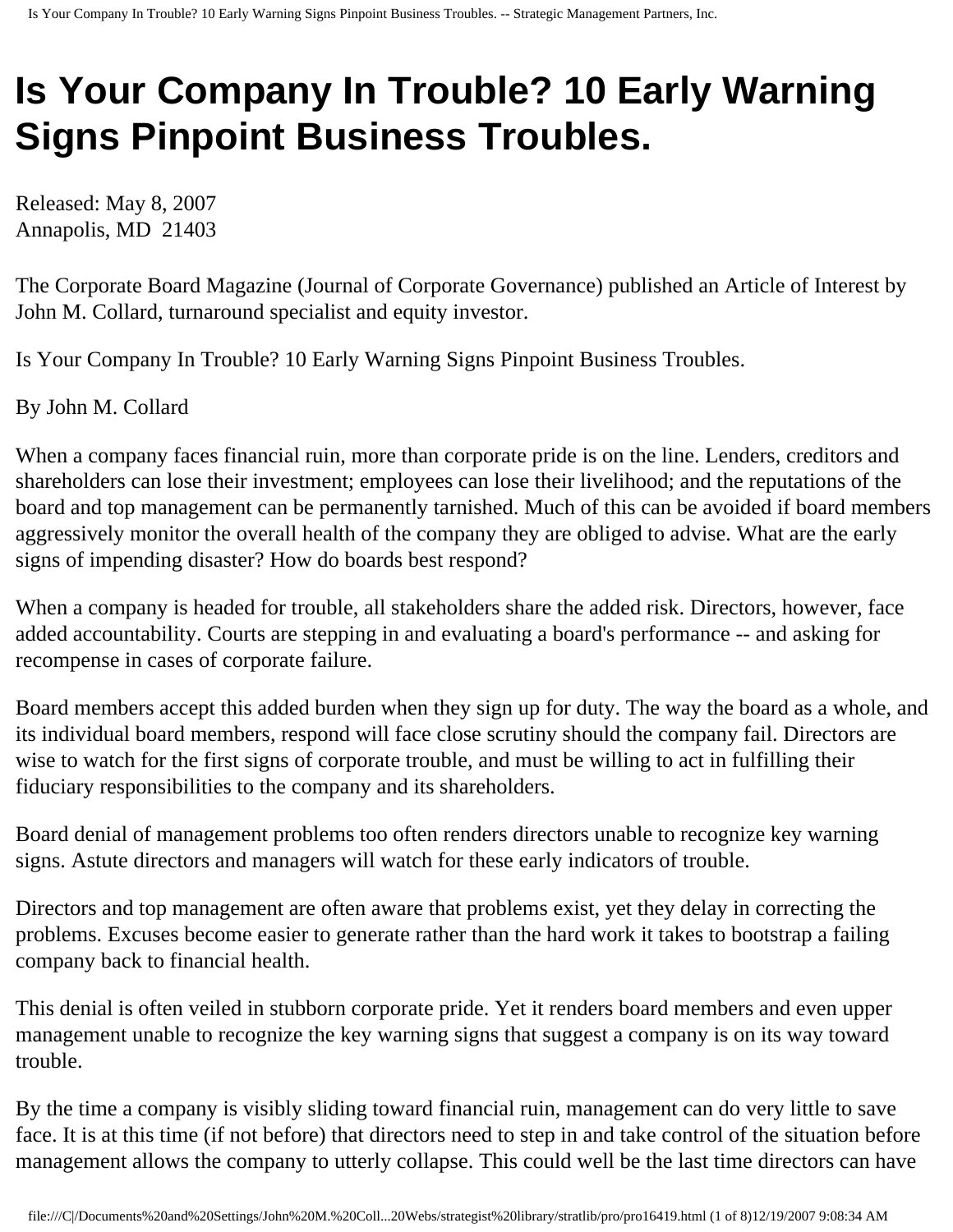a measurable impact on the future of the company.

There are ten common early warning signs that mark a company heading for trouble. Astute directors and managers will use these to gauge overall corporate health and management team effectiveness. If, as a board member, you can answer yes to any of these questions, there is trouble on the horizon. The time to act is now, before problems grow out of hand.

Is top management over-extended?

Whose work is top management really performing? When top managers continue to perform functions that should be done by others, they are over-extended. CEOs should perform work for which no one else is as qualified.

Also ask if top executives are managing the areas necessary and critical to meet corporate goals. Or, are they managing tasks that have little impact on goals? Many managers focus on tasks with which they are familiar and avoid potentially career-ruining risks that are needed for vibrant corporate growth.

Delegation is the key to dealing with over-extension. Define key managers' jobs to clarify role responsibility. Assess subordinates' competence; retain them if appropriate, replace them if not. Monitor key metrics so you will remain informed about conditions without being immersed in them.

Experienced directors know that financials do not show you how to run the business. Consider instead two areas: On the Volume In (revenue/sales) side, look at where and how revenue is generated. Is it from existing customers and contracts or new business? On the Volume Out (throughput/production) side, look at getting the product or service out the door. How else can you bill for it?

Is the turnover rate excessive?

A sure sign of underlying problems is rapid employee turnover. This can be the result of such failings as a faulty hiring process, inadequate training, or poor management. The price for ignoring this problem is high -- low morale, lost wages, recruiting costs, lack of productivity, and ultimately, failure.

You must uncover the real causes of rapid turnover early on, and rectify the problems. Clearly define job responsibilities, performance expectations, rewards, and scope of authority. Concentrate several levels of management attention on new employees. Talk to employees, but more importantly, listen to what they say. Be assured, employees know when problems exist.

Once, during a client planning session with several major stockholders, board members, and the entire senior management team present, I was astounded to hear that they had no approach to control a turnover rate exceeding 40 percent per year. I asked the managers of the three operating units to discuss the revenues in their units and turnover rates so we could isolate a problem. To the chagrin of the chairman and CEO, one manager did not know the revenue figure for his group. None of the three, nor the human resources vice president knew the number of employees lost in the previous year.

In a \$70 million company, when management does not know such things, you have uncovered a key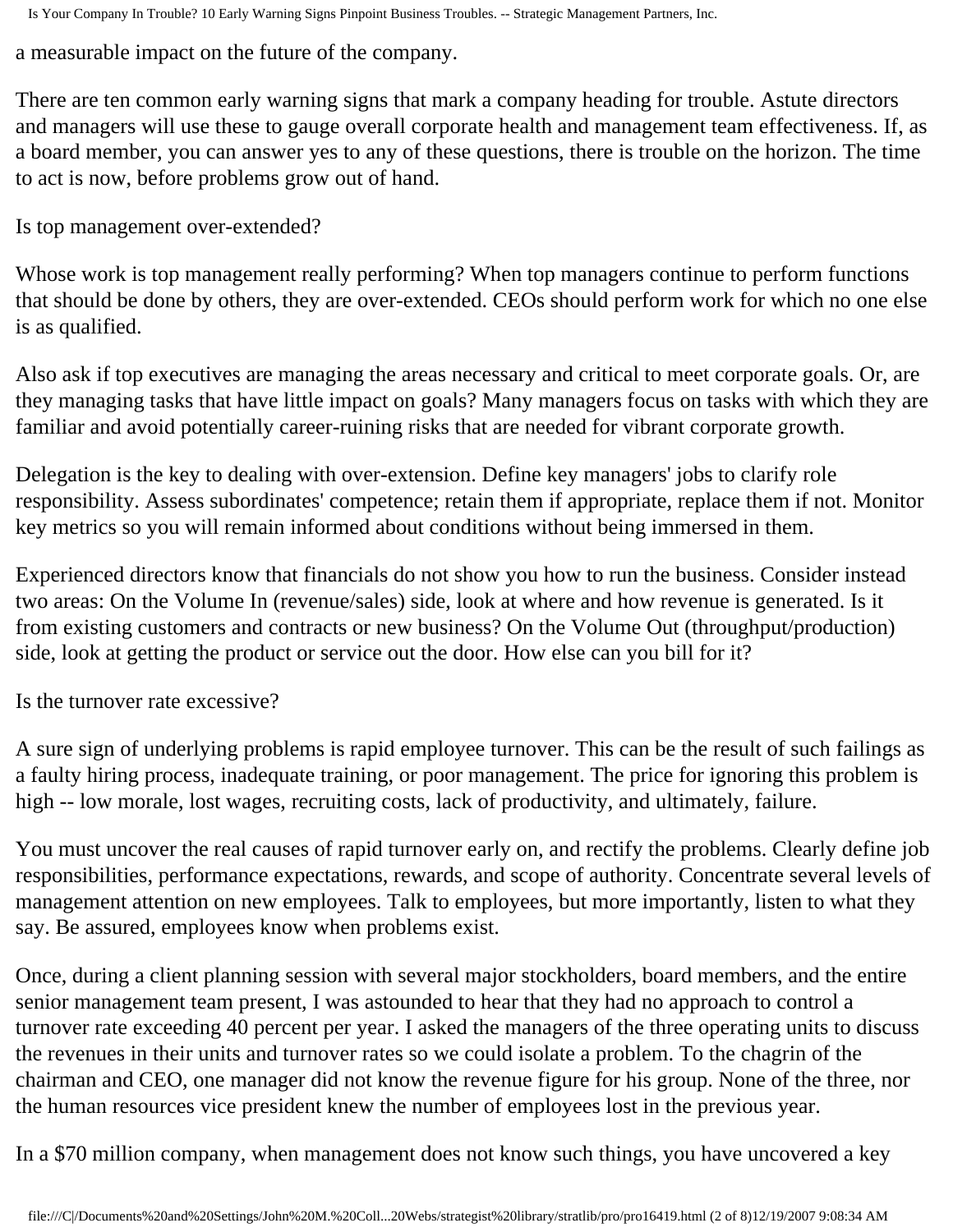problem, as well as the cause for other problems. By acknowledging that the problem exists, you empower both the board and management to do something about it.

Are communications ineffective?

Ineffective meetings, management information, or inter-departmental coordination can destroy a business from the inside out -- even as it is growing. The larger a company becomes the more this is a problem.

If all that is accomplished during "bull sessions" is a lot of "bull," then the blame rests squarely on the shoulders of the meeting leader. It is a leader's duty to limit the scope of topics discussed, to establish an agenda, and stick to it. Do not allow corporate posturing to waste time and productivity. Force corporate leadership to demonstrate organization by managing their meetings.

Remember, what is not said is often more destructive than what is. Unnatural behavior, such as a rash of "closed door meetings," will most certainly set off the rumor mill. Level with employees.

Are compensation and incentive programs yielding unsatisfactory results?

While it seems obvious that you should clearly and directly reward successful job performance, it is remarkable that many companies unwittingly set up pay structures that reward performance altogether different from that outlined in the job description. Be careful what you pay for -- you might just get it.

One client paid dearly for such a system. They operated in a matrix organization, four selling divisions and a central support operation. The manager of professional support personnel was on an incentive plan based on 80 percent utilization of labor in the pool. The good people were always used while the poor performers were not. Sales required that more acceptable support be available for billable customer contract requirements, yet the manager did not hire to replace poor performers because that could change the utilization rate. The result was lost revenue opportunity, added carrying costs for nonperformers and a failure to meet company goals. The manager achieved his numbers, received his bonus and was relieved of his responsibility.

Managers who are paid incentives based upon gross margins can be more effective than those paid on gross sales. Why? Because they share the burden of poor performance, they are more likely to take corrective action when faced with substandard performers. The board sits in the best position of all to restructure pay systems.

Restructuring rewards requires planning. Pay-for-performance systems should be tied directly to the company's plan. Pay for execution and stellar performance, nothing less. It is up to the board to set the directives and goals, and leave it to the management team dedicated to reviving the company to make the incentive structure work.

Public companies often send the wrong message when top performers bring in the big deals. They balk at the amount promised in the incentive plan, perhaps because this is more than the boss makes. If you pay the large amount and make sure that all are aware of it, then this becomes a true incentive for the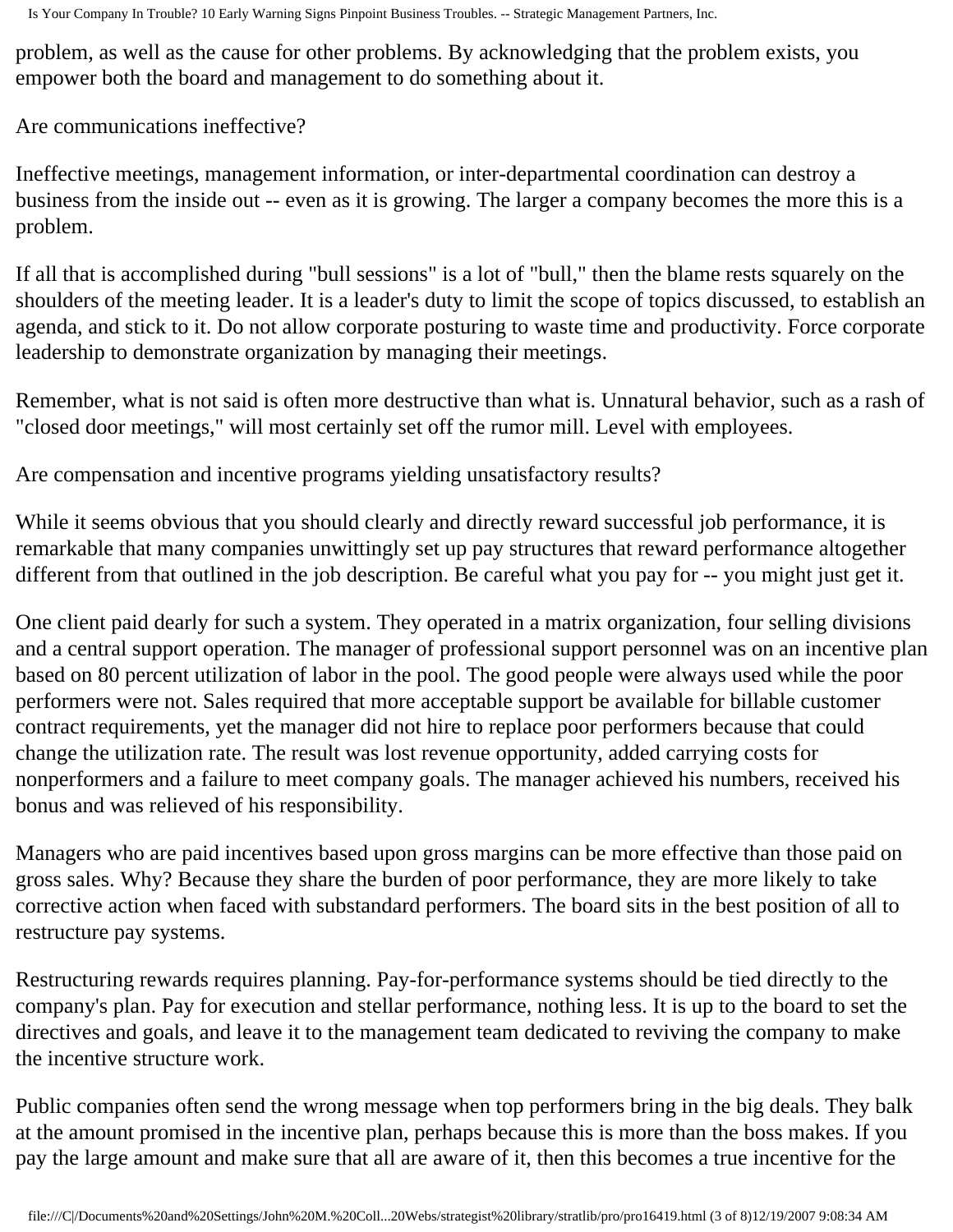whole sales force.

Are goals not clearly stated?

Chronic failure to achieve stated business goals suggests a problem more serious than a lack of performance. Often, it implies a lack of clarity regarding the goals of the corporation. The goals of the shareholders, the board and the management team must all be in sync. Failure to achieve business goals also indicates a failure to secure management team "buy in."

Focus on the one thing the company does very well. You can manifest that focus in many ways, but do not confuse manifestation with diversification.

Take a long, hard look at the goal-setting process. Set goals and hold managers accountable for success. Goals must be clearly articulated and agreed upon. If you cannot step back and be a skeptic, the goals have no substance.

What is the company's goal? The mission statement should state this clearly. What usually comes through is ". . . we are the best at providing a lot to everybody . . ." which does not say anything. Set a mission statement that tells customers, employees, and stockholders where the company is headed. If it cannot be articulated, does it really exist?

A good mission statement should address six elements:

- \* Service/product definition -- what do we do or provide?
- \* Generic customer need -- why will they buy?
- \* Market definition -- who will we sell to and where are they?
- \* Technology -- how will we deliver our products and services?
- \* Levels of vertical integration -- how much will we do?
- \* Distinct competence -- why will they buy from us?

Most companies are too generic in their definition, but competition dictates that you focus. Do not underestimate the importance of your key competencies, those strengths which no one else has. The board can help with realism. Too many companies allow complacency to lull them into a false sense of what the market wants. Identify goals that are in sync with these strengths. Remember the ultimate goal -- companies are in this for the money. If you do not remember, your stockholders will.

Avoid the pitfall many companies experience -- the strategic and operational planning process produces a plan, which sits on the shelf gathering dust until the next cycle. Measurement against plans and resulting course correction should be a continuous process. Most of the gain is in the process.

Is new business waning?

If the operation cannot win new business at expected levels, it is out of touch with the marketplace. High prices, unresponsive proposals, and giving more than is required of you are the typical problems.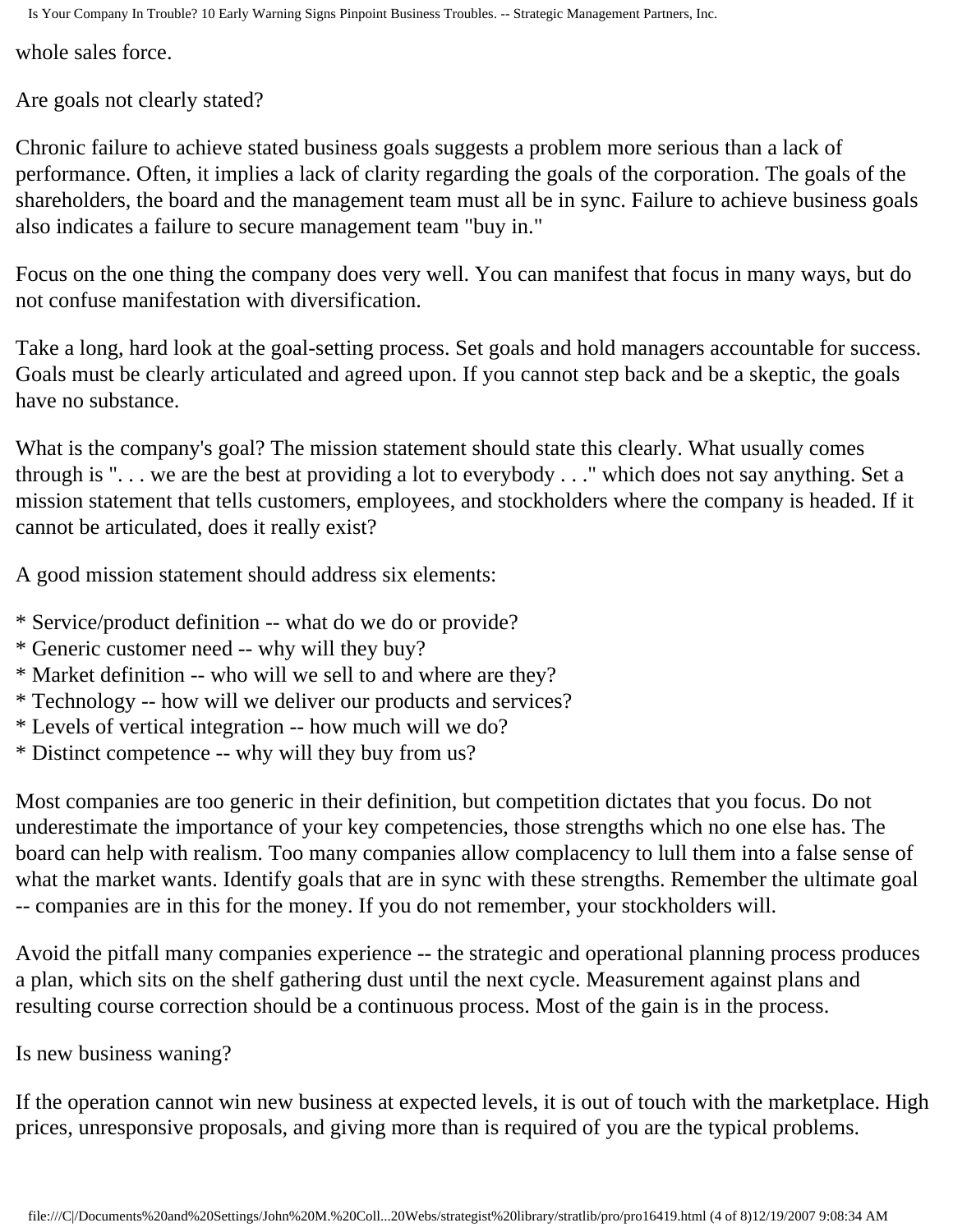Commitment to winning new business is essential to corporate success, so it is crucial to identify targets early on and tailor specifications whenever possible. Always keep a close eye on the customer's special needs. Bid to win, but then manage for profit and growth. Develop a "we will do what it takes" attitude toward developing new business.

Are any key client relationships deteriorating?

Determine if a decrease in business from long-time customers is due to poor market conditions in their industry -- or poor service from you. If it is you, the corporation is probably no longer meeting the customer's needs. Members of the board may not be privy to this information.

Manage customer relationships carefully. Customer needs, like your own, change. Give specific responsibility for nurturing customer relationships to all levels of management, not just to those within the sales force. You will need to have faith in those in the company who can reach out and talk with the customer. Few customers will call to tell you that they are not going to buy your product any more, they just stop writing checks.

Consultants avoid this subject like a plague, because it is controversial and hard to pin down; however, this is where the board and consultants can really help with strategy to nurture management commitment and involvement. Address the real issue of how customers perceive the company and its products and services relative to competition. Do not be lulled into a false sense of security. Those customers will not always be there.

Does the company create "products in search of markets?"

Markets and competitors must be properly analyzed. Disciplined self-analysis is needed. Products or services developed before market needs are assessed can waste resources and be difficult to sell.

It is less expensive to create awareness of a product or service that meets an existing demand, than to develop a market for products or services that does not currently exist. Identify how your key competencies satisfy customer need and produce benefits.

Do financial and management reports cover the wrong information at the wrong levels?

Financial and operational reports must be accurate, timely and pertinent. Many businesses are managed on a profit and loss or earnings per share performance basis, rather than on the basis of cash flow or new business generated. A few key symptoms for which the board should watch: Financial statements are consistently late; recurring negative cash flow; constant bickering with or change of outside auditors; excessive year-end adjustments; focus on what happened rather than what is needed to fix it.

Does the board ask for specific reporting to measure key areas of risk within the company? They should. Often, standard reporting is not sufficient.

Cash flow remains the best indicator of business health. Information is often prepared at the wrong level, making it difficult or impossible for the board to know what is going on inside their operations. Prepare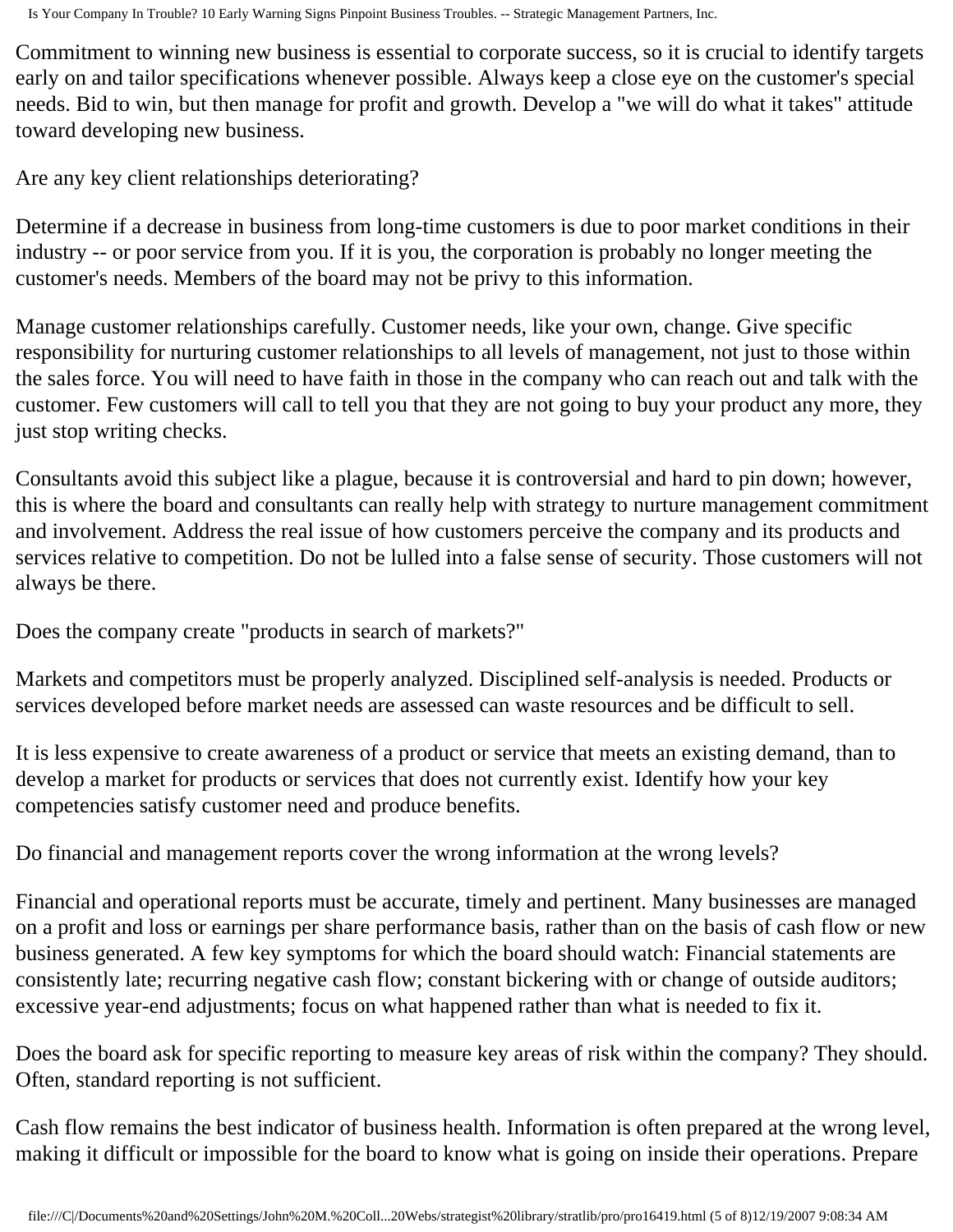forecasts, then manage to them. Determine performance at each level of the business, and update often.

Understand why the company is successful in its present bright areas, and 'model' those conditions to a new marketplace.

Does the operation have a track record of failed expansion plans?

Setbacks drain businesses of cash, time and morale. When companies fail in one effort, management tends to 'pull in their horns' the next time out. The result --suppressed hopes for growth or expansion. Efforts fail because of inadequate cash, poor management, lack of thorough market analysis, or improper control systems.

Anyone who runs independent or remote operations must be adept at problem solving, decision making, team building, and managerial analysis. Yet these skills are not obvious, and though expected of managers, are seldom part of the recruiting or management development process.

Understand why you are successful in your present marketplace, and try to 'model' those conditions in a new marketplace. Modeling success can produce growth. The entrepreneurial spirit craves growth, but desire alone can drive the company only so far, and often into trouble. By modeling management skills, you can adapt to new management environments and bypass mistakes that can harm the bottom line.

Learning to look for the first signs of trouble takes little more than a willingness to truly commit yourself to productive board service, and to proper corporate management. The signs are not always neon and blinking, but they are there, if you care to look for them.

Likewise, the solutions are not difficult to find, and do not require magic, if you have the appropriate management team in the driver's seat. If misery likes company, then 'trouble' loves it -- problems can multiply at a frightening speed.

To whom should a director turn for help during times of crisis? Diminishing sales, declining profits, mass employee exit, creditor suits, the threat of bank foreclosure, and no cash are only part of the equation. These problems can be repaired. The true dilemma -- who can handle the crisis management role? Clear thinking must prevail. If there is a qualified leader within the company, then delegate the job of turnaround to them, and provide proper support. If there is not a qualified leader in the company, and there usually is not, do not hesitate to locate a professional who has experience restoring value to a troubled company. The answer often resides outside the company in the form of a corporate renewal or turnaround specialist, who has expertise in the company's lines of business.

Consultants are often a choice of the management team. Why? Because as an advisor, they offer only recommendations to management. Yet these are the same managers that did not make decisions in the first place. Why will they make those decisions now?

The board can change this charade at management. Here is definitely an area where the board can make a difference. Corporate renewal practitioners work with the board, and top management, the way auditors work with a comptroller and the way lawyers work with management. The practitioner is a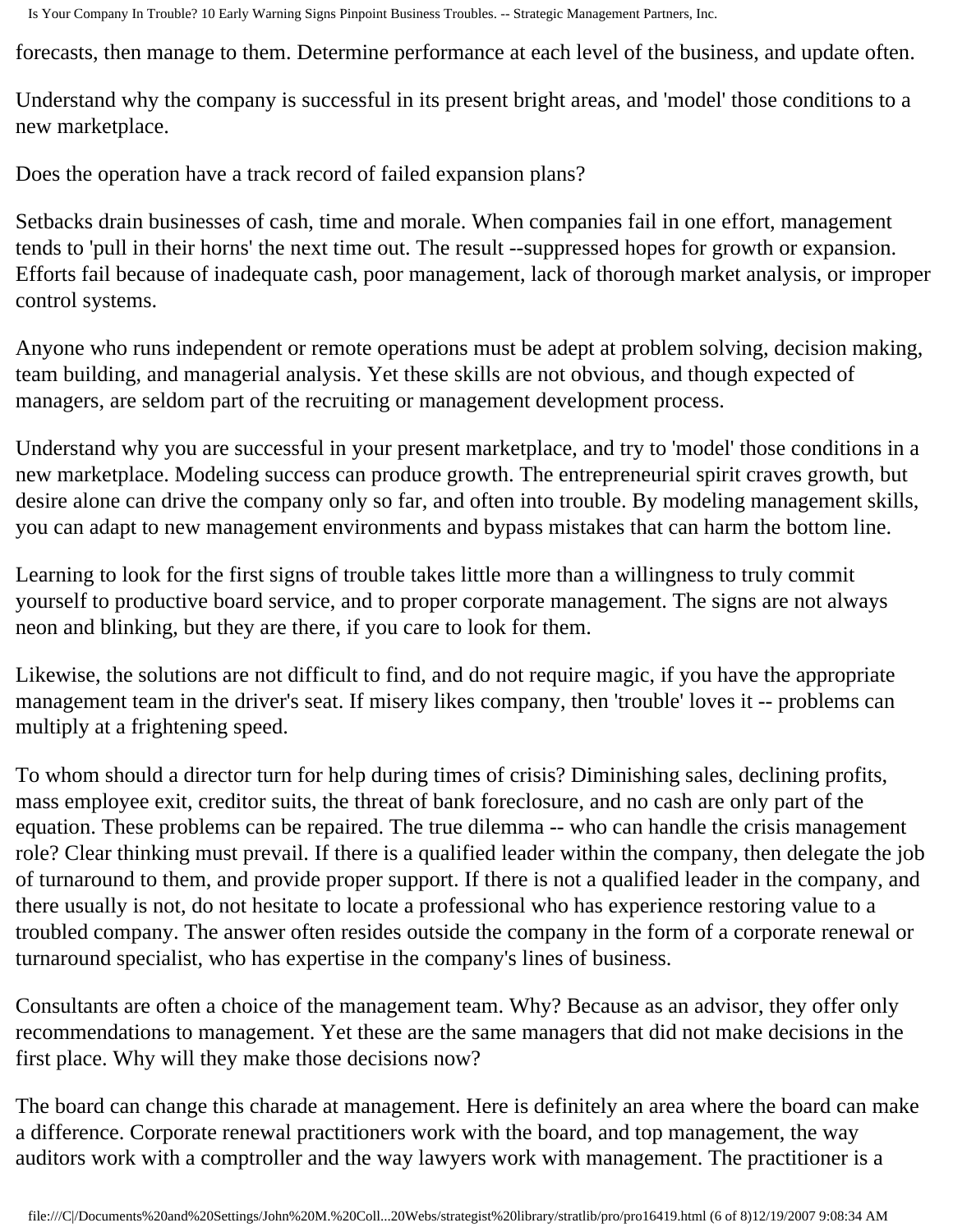hands-on decision maker who actually takes control of the company, often as an interim CEO for a period of time. To be effective in turning a troubled company around, this person must have an active line manager orientation, be decisive, isolate the problems and find solutions quickly.

Also, the board must be willing to ask "are we the problem?" Many times the answer is yes. The board is not in step with the goals or with the management team. They do not get involved or they overlook the signs of pending crisis.

If the board is in a position to act, then the present management has not done what is required of them. The board must find a leader that can work for the benefit of all stakeholders.

The real focus should be to change the leadership style. Leadership requirements differ between healthy, growing companies and those in trouble. These differences in style are a key to success. The board must decide which style is needed, then act on that decision. In the stable or growth scenario, "team building" and "coaching" are the buzzwords. But in the initial crisis and subsequent turnaround situation, time is an enemy, and decisive action is mandatory.

This is one reason why the troubled environment is so foreign to many managers, and hence, the difficulty finding qualified talent from within the company. The stable environment allows for mistakes and longer lead times to achieve goals. Troubled companies have primarily one goal -- to survive and get well. If the symptoms persist with no cure, the patient dies.

Only in acting on what is best for true corporate health will the board completely fulfill its fiduciary responsibilities. There is one critical question every board member should ask himself or herself: "Can I stand before a bankruptcy judge, before a creditor's committee, before a shareholders meeting and defend with pride and conviction the path I have allowed this company to follow?"

One thing is certain: The longer you wait to admit that the company is heading for trouble, the more difficult the resulting problems will be to solve. Mastering the real issues is the catalyst toward change, and recovery. That is a much more acceptable risk.

## About the Author

John M. Collard, is Chairman of Annapolis, Maryland-based Strategic Management Partners, Inc. (410- 263-9100, www.StrategicMgtPartners.com ), a nationally recognized turnaround management firm specializing in interim executive leadership, asset recovery, and investing in underperforming companies. He is Past Chairman of the Turnaround Management Association, a Certified Turnaround Professional, and brings 35 years senior operating leadership, \$85M asset recovery, 40+ transactions worth \$780M+, and \$80M fund management expertise to run troubled companies, and advise company boards, litigators, institutional and private equity investors.

John M. Collard (Strategist@aol.com) Chairman Strategic Management Partners, Inc.